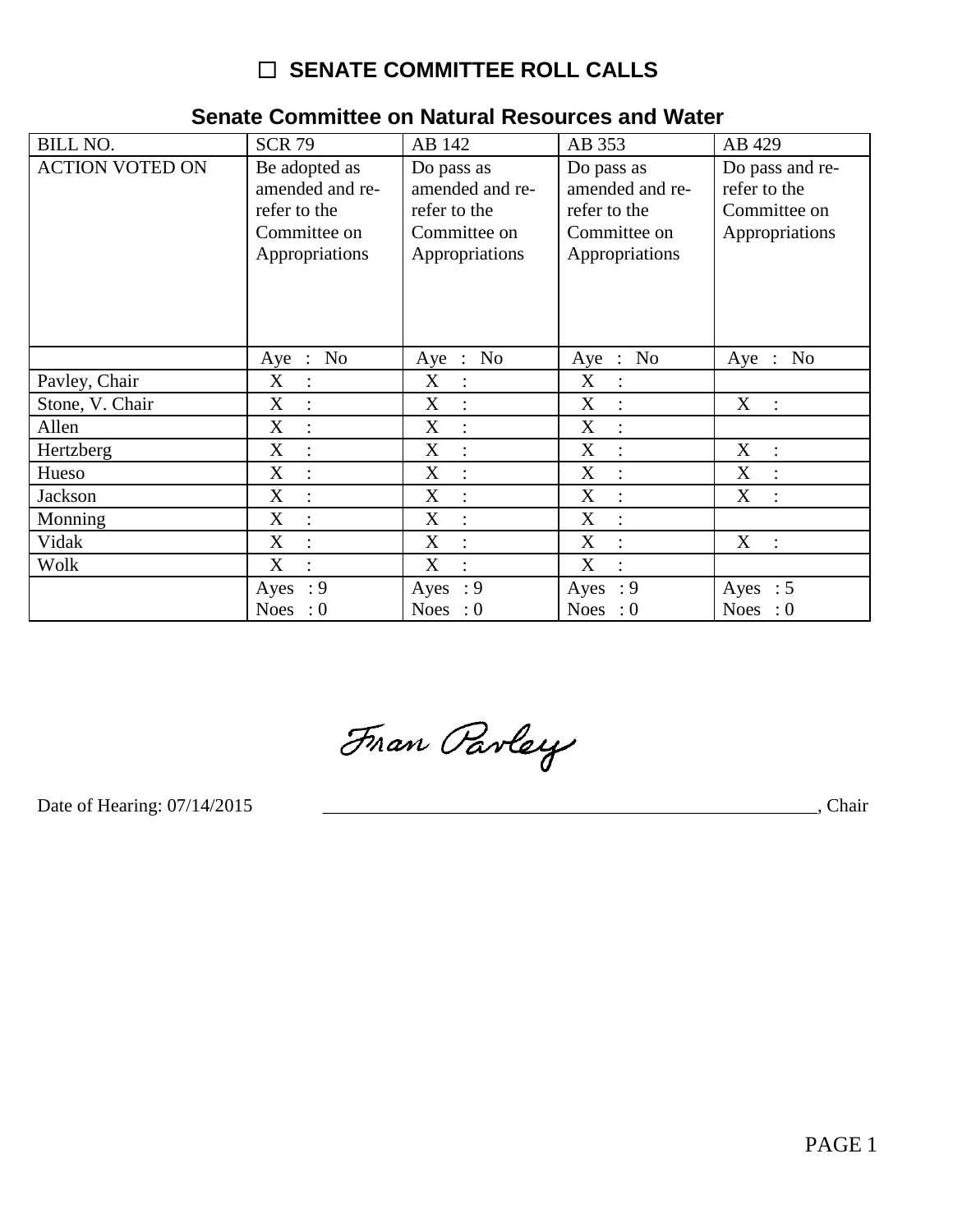# **O SENATE COMMITTEE ROLL CALLS**

| <b>BILL NO.</b>        | AB 446                                                            | AB 453                                                            | AB 453                                          | AB 453                                                                          |
|------------------------|-------------------------------------------------------------------|-------------------------------------------------------------------|-------------------------------------------------|---------------------------------------------------------------------------------|
| <b>ACTION VOTED ON</b> | Do pass and re-<br>refer to the<br>Committee on<br>Appropriations | Do pass and re-<br>refer to the<br>Committee on<br>Appropriations | Reconsideration of<br>favorable vote<br>granted | Do pass as<br>amended and re-<br>refer to the<br>Committee on<br>Appropriations |
|                        | No<br>$Aye$ :                                                     | No<br>$Aye$ :                                                     | No<br>Aye<br>$\sim 10^7$                        | N <sub>o</sub><br>Aye<br>$\therefore$                                           |
| Pavley, Chair          | X<br>$\ddot{\cdot}$                                               | X<br>$\ddot{\cdot}$                                               | X<br>$\ddot{\cdot}$                             | X<br>$\ddot{\cdot}$                                                             |
| Stone, V. Chair        | X<br>$\ddot{\cdot}$                                               | X<br>$\ddot{\cdot}$                                               | X<br>$\ddot{\cdot}$                             | X<br>$\ddot{\cdot}$                                                             |
| Allen                  | X<br>$\ddot{\cdot}$                                               | $\boldsymbol{\mathrm{X}}$<br>$\ddot{\cdot}$                       | $\boldsymbol{\mathrm{X}}$<br>$\ddot{\cdot}$     | $\boldsymbol{\mathrm{X}}$<br>$\ddot{\cdot}$                                     |
| Hertzberg              | X                                                                 | $\boldsymbol{\mathrm{X}}$                                         | X<br>$\ddot{\cdot}$                             | X                                                                               |
| Hueso                  | X<br>÷                                                            | X<br>$\ddot{\cdot}$                                               | X<br>÷                                          | X<br>$\ddot{\cdot}$                                                             |
| Jackson                | X<br>$\ddot{\cdot}$                                               | X                                                                 |                                                 | X<br>$\ddot{\cdot}$                                                             |
| Monning                | X<br>$\ddot{\cdot}$                                               | X                                                                 |                                                 | $\boldsymbol{X}$<br>$\ddot{\cdot}$                                              |
| Vidak                  | X                                                                 | X                                                                 | X<br>$\ddot{\cdot}$                             | X                                                                               |
| Wolk                   | X<br>$\ddot{\cdot}$                                               | X                                                                 | X<br>$\ddot{\cdot}$                             | X<br>$\ddot{\cdot}$                                                             |
|                        | : 9<br>Ayes                                                       | Ayes : $5$                                                        | $\therefore 7$<br>Ayes                          | $\cdot$ 9<br>Ayes                                                               |
|                        | Noes : $0$                                                        | Noes : $4$                                                        | Noes : $0$                                      | Noes : $0$                                                                      |

## Senate Committee on Natural Resources and Water

Fran Parley

Date of Hearing: 07/14/2015

**Example 2018**, Chair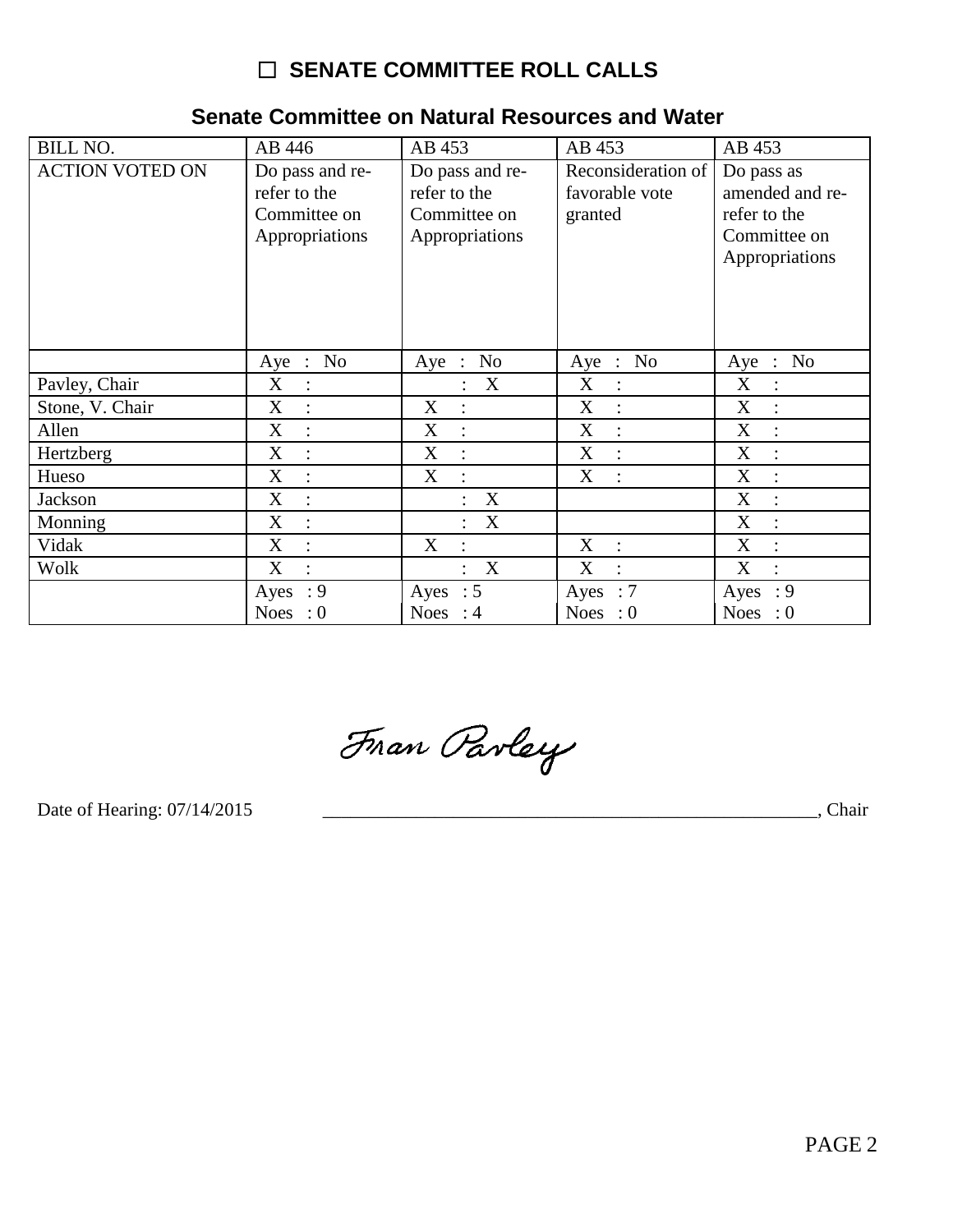# **O SENATE COMMITTEE ROLL CALLS**

| <b>BILL NO.</b>        | AB 498                                                            | AB 530                                                                                                                     | AB 617                                                                          | AB 644                                                             |
|------------------------|-------------------------------------------------------------------|----------------------------------------------------------------------------------------------------------------------------|---------------------------------------------------------------------------------|--------------------------------------------------------------------|
| <b>ACTION VOTED ON</b> | Do pass and re-<br>refer to the<br>Committee on<br>Appropriations | Do pass and re-<br>refer to the<br>Committee on<br>Appropriations<br>with the<br>recommendation:<br>To consent<br>calendar | Do pass as<br>amended and re-<br>refer to the<br>Committee on<br>Appropriations | Do pass as<br>amended and be<br>ordered to the<br>consent calendar |
|                        | N <sub>0</sub><br>$Aye$ :                                         | Aye : No                                                                                                                   | N <sub>0</sub><br>Aye<br>$\ddot{\phantom{1}}$ :                                 | No<br>Aye<br>$\mathbb{R}$                                          |
| Pavley, Chair          | X<br>$\cdot$ :                                                    | X<br>$\cdot$ :                                                                                                             | X<br>$\cdot$ :                                                                  | X<br>$\cdot$ :                                                     |
| Stone, V. Chair        | X                                                                 | X                                                                                                                          | X                                                                               | X                                                                  |
| Allen                  | $\boldsymbol{X}$                                                  | X                                                                                                                          | X                                                                               | X                                                                  |
| Hertzberg              | X                                                                 | X                                                                                                                          | X                                                                               | X                                                                  |
| Hueso                  | X<br>$\ddot{\cdot}$                                               | X<br>$\cdot$                                                                                                               | X<br>$\ddot{\cdot}$                                                             | X                                                                  |
| Jackson                | X                                                                 | X                                                                                                                          | X                                                                               | X                                                                  |
| Monning                | X<br>$\ddot{\cdot}$                                               | X                                                                                                                          | X                                                                               | X                                                                  |
| Vidak                  | X                                                                 | X                                                                                                                          | X                                                                               | X                                                                  |
| Wolk                   | X<br>$\ddot{\phantom{a}}$                                         | X<br>$\cdot$                                                                                                               | X<br>$\ddot{\cdot}$                                                             | X                                                                  |
|                        | $\therefore 8$<br>Ayes                                            | : 9<br>Ayes                                                                                                                | : 9<br>Ayes                                                                     | : 9<br>Ayes                                                        |
|                        | Noes : $1$                                                        | Noes : $0$                                                                                                                 | Noes : $0$                                                                      | Noes : $0$                                                         |

## Senate Committee on Natural Resources and Water

Fran Parley

Date of Hearing: 07/14/2015

**Chair**, Chair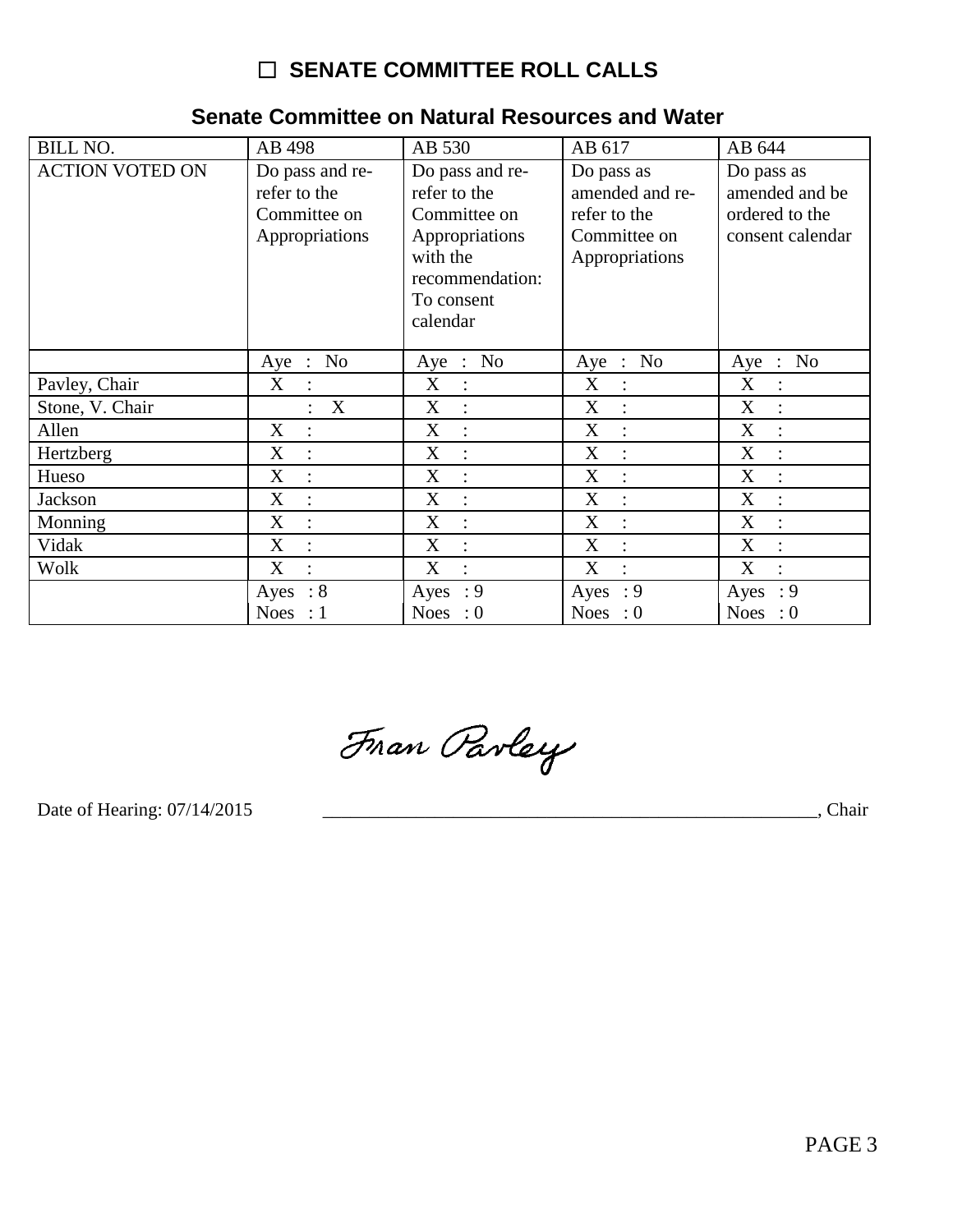# $\Box$  SENATE COMMITTEE ROLL CALLS

### BILL NO. AB 824 AB 864 AB 935 AB 937 **ACTION VOTED ON** Do pass as Do pass and re-Do pass as Do pass as amended and rerefer to the amended and reamended and re-Committee on refer to the refer to Committee refer to the on Appropriations Appropriations Committee on Committee on with Appropriations Appropriations recommendation: To consent calendar Aye  $\overline{\cdot}$  No Aye  $\overline{\cdot}$  No Aye : No Aye :  $No$ Pavley, Chair  $X$  $X_{\mathcal{I}}$  $X$  $\therefore$  $X$  $\therefore$  $\mathbb{R}^2$  $\pm$  $\overline{X}$  :  $\overline{X}$ : Stone, V. Chair  $X$  :  $X$  : Allen  $X :$  $\mathbf{X}$  $\overline{X}$  $\mathbf{X}$  $\mathcal{L}$  $\pm$  $\mathbb{R}^n$  $\overline{X}$  $\overline{X}$  $\overline{X}$ Hertzberg  $\div$  $X$  $\pm$  $\pm$  $\langle \pm \rangle$  $X$  $X$  $X$  $X$ Hueso  $\mathbb{C}^2$  $\mathbb{C}^{\mathbb{Z}}$  $\langle \cdot \rangle$  $\therefore$  $\overline{X}$ :  $\overline{X}$ :  $X$  $X$ Jackson  $\langle \cdot, \cdot \rangle$  $\sim 10$  $\overline{X}$  :  $\overline{X}$  : Monning  $X$  :  $\mathbf{X}$  $\sim$   $\sim$  $\overline{X}$  :  $\overline{X}$  :  $\overline{X}$  : Vidak  $\therefore$  X Wolk  $\overline{X}$  $\overline{X}$  $\overline{X}$  $\overline{X}$  $\sim 10^7$  $\mathbb{R}^2$  $\div$  $\sim 10$ Ayes :  $9$ Ayes :  $8$ Ayes :  $9$ Ayes :  $9$ Noes :  $0$ Noes :  $1$ Noes :  $0$ Noes :  $0$

### Senate Committee on Natural Resources and Water

Fran Parley

Date of Hearing: 07/14/2015

Chair Chair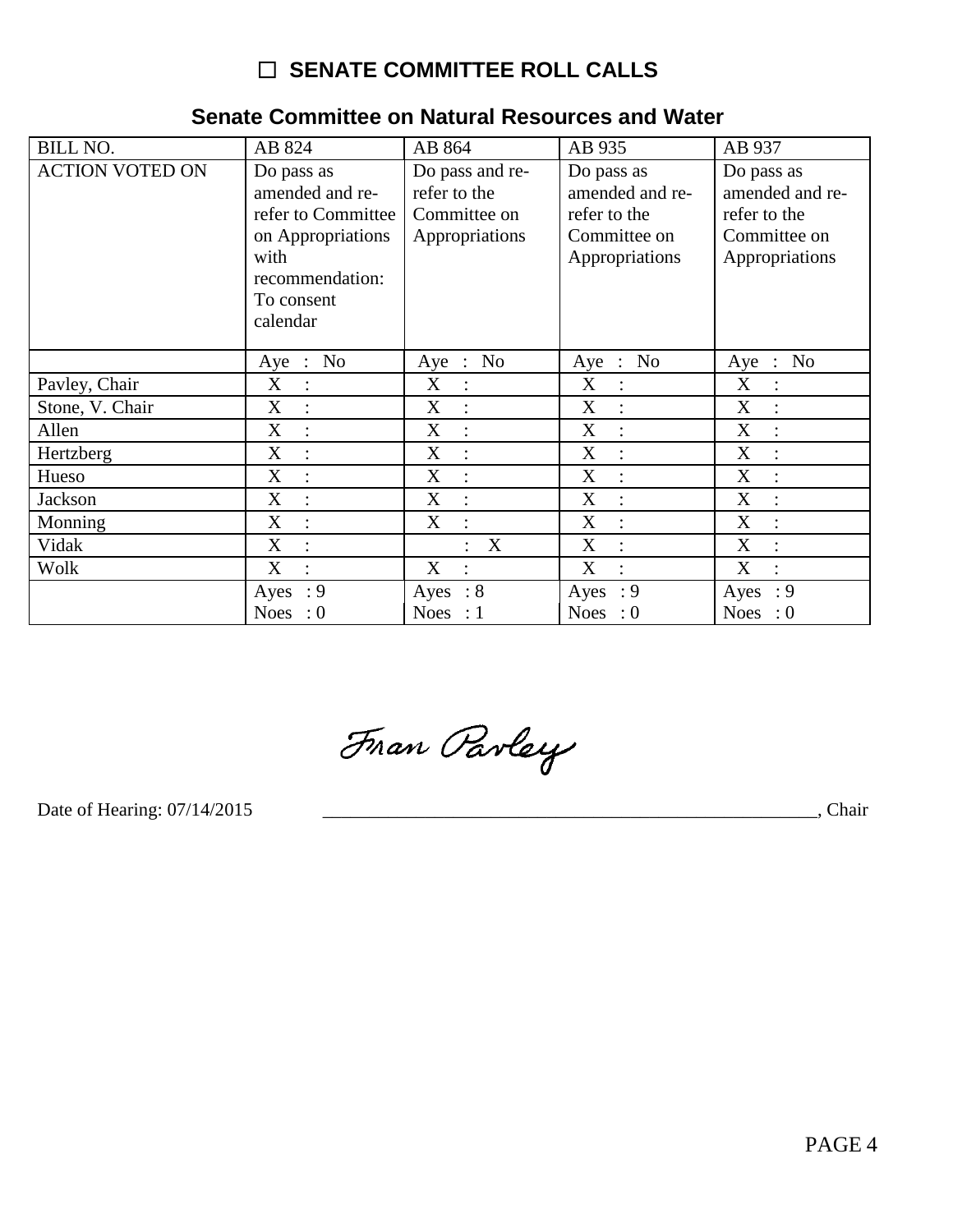# **O SENATE COMMITTEE ROLL CALLS**

## Senate Committee on Natural Resources and Water

| <b>BILL NO.</b>        | AB 939              | AB 988                                                            | AB 1034                                                                                                                       | AB 1061                                                                                                                    |
|------------------------|---------------------|-------------------------------------------------------------------|-------------------------------------------------------------------------------------------------------------------------------|----------------------------------------------------------------------------------------------------------------------------|
| <b>ACTION VOTED ON</b> | Do pass             | Do pass and re-<br>refer to the<br>Committee on<br>Appropriations | Do pass as<br>amended and re-<br>refer to Committee<br>on Appropriations<br>with<br>recommendation:<br>To consent<br>calendar | Do pass and re-<br>refer to the<br>Committee on<br>Appropriations<br>with the<br>recommendation:<br>To consent<br>calendar |
|                        | Aye : No            | Aye : No                                                          | Aye : No                                                                                                                      | Aye : No                                                                                                                   |
| Pavley, Chair          | X<br>$\ddot{\cdot}$ | X                                                                 | X<br>$\sim$ 1 $^{\circ}$                                                                                                      | X<br>$\ddot{\cdot}$                                                                                                        |
| Stone, V. Chair        | X<br>$\therefore$   | X                                                                 | X<br>$\ddot{\cdot}$                                                                                                           | X<br>$\ddot{\cdot}$                                                                                                        |
| Allen                  | X                   | X<br>$\ddot{\cdot}$                                               | X<br>$\ddot{\cdot}$                                                                                                           | X                                                                                                                          |
| Hertzberg              | X<br>$\cdot$ :      | X<br>$\ddot{\cdot}$                                               | X<br>$\cdot$ :                                                                                                                | X<br>$\ddot{\cdot}$                                                                                                        |
| Hueso                  | X                   | X<br>$\ddot{\cdot}$                                               | X<br>$\vdots$                                                                                                                 | X                                                                                                                          |
| Jackson                | X                   | X<br>$\ddot{\cdot}$                                               | X<br>$\ddot{\cdot}$                                                                                                           | X                                                                                                                          |
| Monning                | X                   | X<br>$\ddot{\cdot}$                                               | X                                                                                                                             | X                                                                                                                          |
| Vidak                  | X<br>$\ddot{\cdot}$ | X<br>$\ddot{\cdot}$                                               | X<br>$\ddot{\cdot}$                                                                                                           | X<br>$\ddot{\phantom{a}}$                                                                                                  |
| Wolk                   | X<br>$\ddot{\cdot}$ | X<br>$\ddot{\cdot}$                                               | X<br>$\ddot{\cdot}$                                                                                                           | X<br>$\ddot{\phantom{a}}$                                                                                                  |
|                        | Ayes: 9             | Ayes : $8$                                                        | Ayes : $9$                                                                                                                    | Ayes : $9$                                                                                                                 |
|                        | Noes : $0$          | Noes : $1$                                                        | Noes : $0$                                                                                                                    | Noes : $0$                                                                                                                 |

Fran Parley

Date of Hearing: 07/14/2015

**Chair**, Chair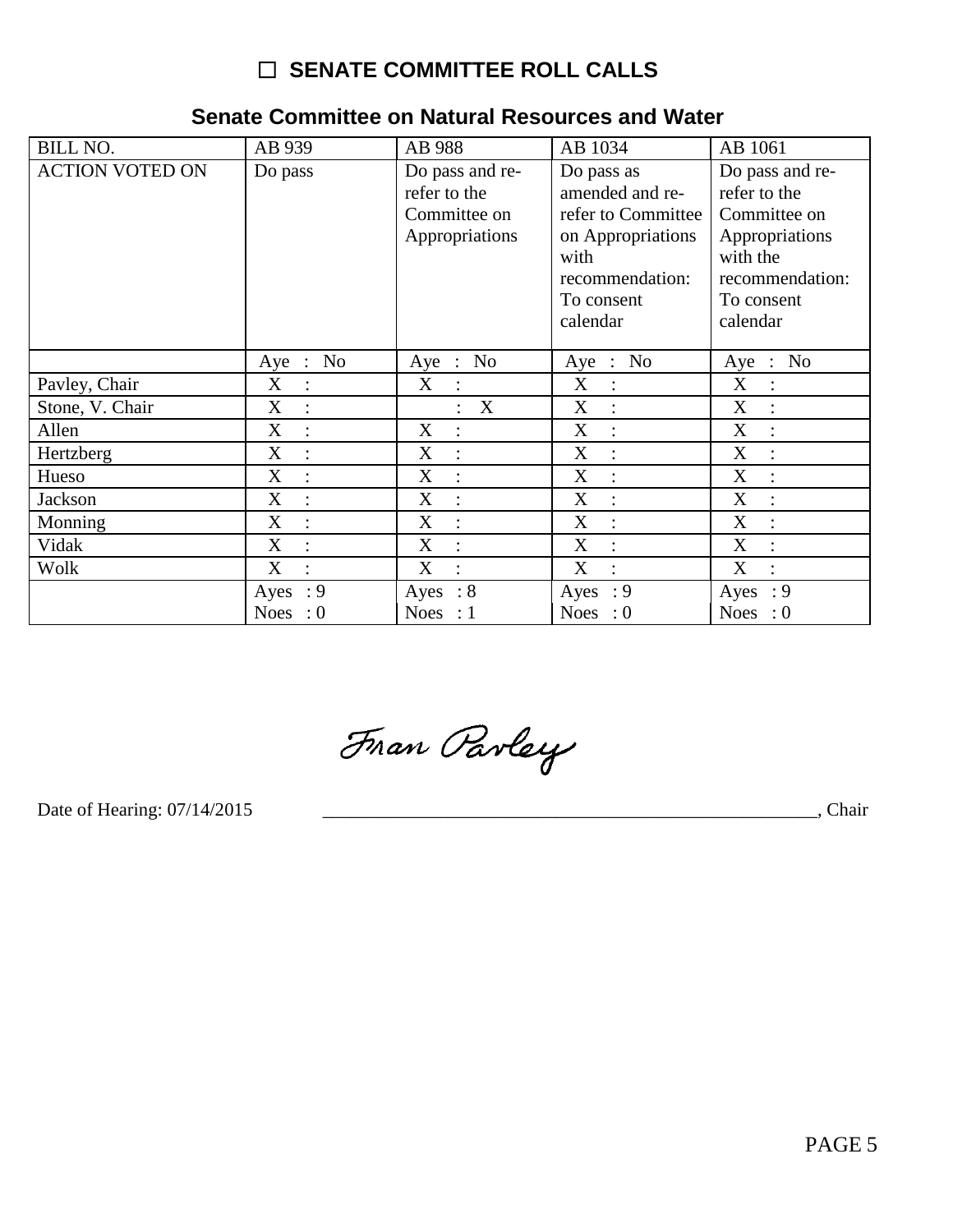# □ SENATE COMMITTEE ROLL CALLS

| <b>BILL NO.</b>        | AB 1095                                                           | AB 1142                                                                         | AB 1164                                                                         | AB 1201                                                                         |
|------------------------|-------------------------------------------------------------------|---------------------------------------------------------------------------------|---------------------------------------------------------------------------------|---------------------------------------------------------------------------------|
| <b>ACTION VOTED ON</b> | Do pass and re-<br>refer to the<br>Committee on<br>Appropriations | Do pass as<br>amended and re-<br>refer to the<br>Committee on<br>Appropriations | Do pass as<br>amended and re-<br>refer to the<br>Committee on<br>Appropriations | Do pass as<br>amended and re-<br>refer to the<br>Committee on<br>Appropriations |
|                        | Aye : No                                                          | Aye : No                                                                        | Aye : No                                                                        | Aye : No                                                                        |
| Pavley, Chair          | X<br>$\therefore$                                                 | $\mathbf X$<br>$\mathbb{R}^2$                                                   | X<br>$\therefore$                                                               | X<br>$\ddot{\cdot}$                                                             |
| Stone, V. Chair        | X<br>$\ddot{\cdot}$                                               |                                                                                 | $\boldsymbol{\mathrm{X}}$<br>$\ddot{\cdot}$                                     | X<br>$\ddot{\phantom{a}}$                                                       |
| Allen                  | X<br>$\ddot{\cdot}$                                               | X<br>$\ddot{\cdot}$                                                             | $\mathbf X$<br>$\ddot{\cdot}$                                                   | X<br>$\ddot{\cdot}$                                                             |
| Hertzberg              | X                                                                 | X<br>$\ddot{\cdot}$                                                             | $\boldsymbol{\mathrm{X}}$<br>$\vdots$                                           | X                                                                               |
| Hueso                  | X<br>$\ddot{\cdot}$                                               | X<br>$\ddot{\cdot}$                                                             | X<br>$\cdot$                                                                    | X<br>÷                                                                          |
| Jackson                | X                                                                 | X<br>$\ddot{\cdot}$                                                             | $\boldsymbol{\mathrm{X}}$<br>$\ddot{\cdot}$                                     | X<br>$\ddot{\cdot}$                                                             |
| Monning                | X<br>$\ddot{\cdot}$                                               | X<br>$\ddot{\cdot}$                                                             | $\boldsymbol{\mathrm{X}}$<br>$\ddot{\cdot}$                                     | X<br>$\ddot{\cdot}$                                                             |
| Vidak                  | X                                                                 | X                                                                               | $\boldsymbol{\mathrm{X}}$<br>$\ddot{\cdot}$                                     | X                                                                               |
| Wolk                   | X<br>$\ddot{\phantom{a}}$                                         | X<br>$\ddot{\cdot}$                                                             | X<br>$\ddot{\cdot}$                                                             | X<br>÷                                                                          |
|                        | : 9<br>Ayes                                                       | Ayes : $8$                                                                      | Ayes : $9$                                                                      | $\cdot$ 9<br>Ayes                                                               |
|                        | Noes : $0$                                                        | Noes : $0$                                                                      | Noes : $0$                                                                      | Noes : $0$                                                                      |

## Senate Committee on Natural Resources and Water

Fran Parley

Date of Hearing: 07/14/2015

Chair (Chair